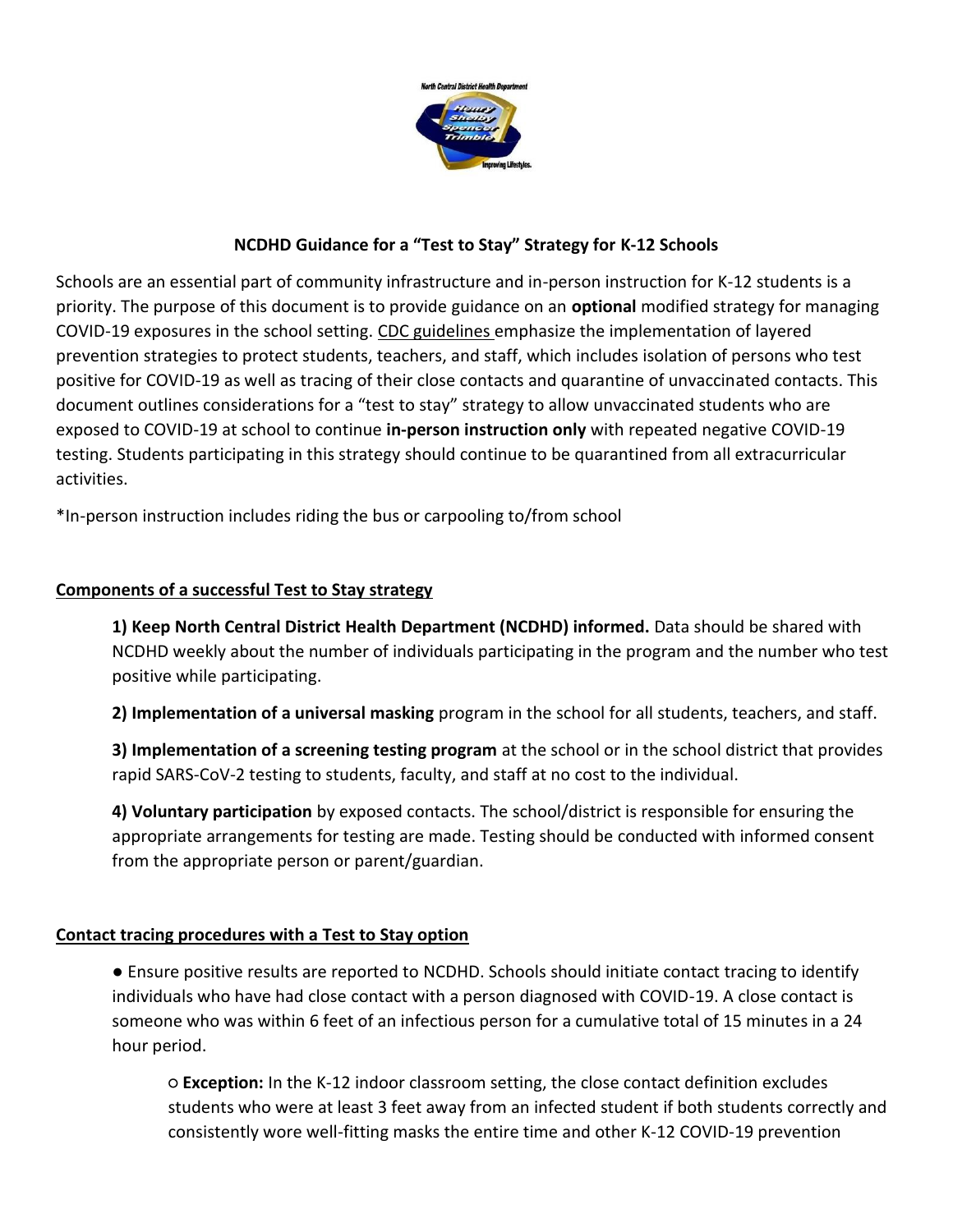strategies were in place. This exception does not apply to teachers, staff, or other adults in the indoor classroom setting.

● All individuals identified as close contacts to a COVID-19 case in a school setting should be notified of their possible exposure.

○ Unvaccinated students, teachers, or staff who are identified as close contacts who were exposed within the school setting should be instructed to either:

- Self-quarantine away from school OR
- Participate in the Test to Stay program.

○ To be eligible for the Test to Stay program, the individual must:

- Be entirely asymptomatic, without any signs or symptoms of COVID-19,
- Wear a mask indoors when at school for the entirety of the program, even if all test results are negative.
- **Quarantine when not at school**. When not at school, the exposed individual must stay home and refrain from all extracurricular activities, including sports and other activities in the community setting.

○ Quarantine may be discontinued

- After day 7 if the individual is symptom-free and receives a negative COVID-19 test 5 days or later after the last date of exposure to the case: or
- After day 10 without testing if the individual is symptom-free; or
- When NCDHD determines it is safe for the individual to be around others.

○ **Fully vaccinated\* persons do not need to quarantine** following an exposure to a person diagnosed with COVID-19 if he/she is not experiencing symptoms, but are recommended to be tested 3-5 days after an exposure. If testing occurs at the school, follow the guidance outlined below.

\*>14 days have passed since receipt of the Janssen (J&J) vaccine or the second dose of Pfizer or Moderna vaccine.

### **Test to Stay Protocol**

Persons who meet all the eligibility criteria for the Test to Stay program outlined above and who have consented to participate should observe the following protocol:

- Testing should be performed each day that the individual is in-person at the school.
- Testing should occur at the school or at an offsite location accessible to students, faculty, and staff.